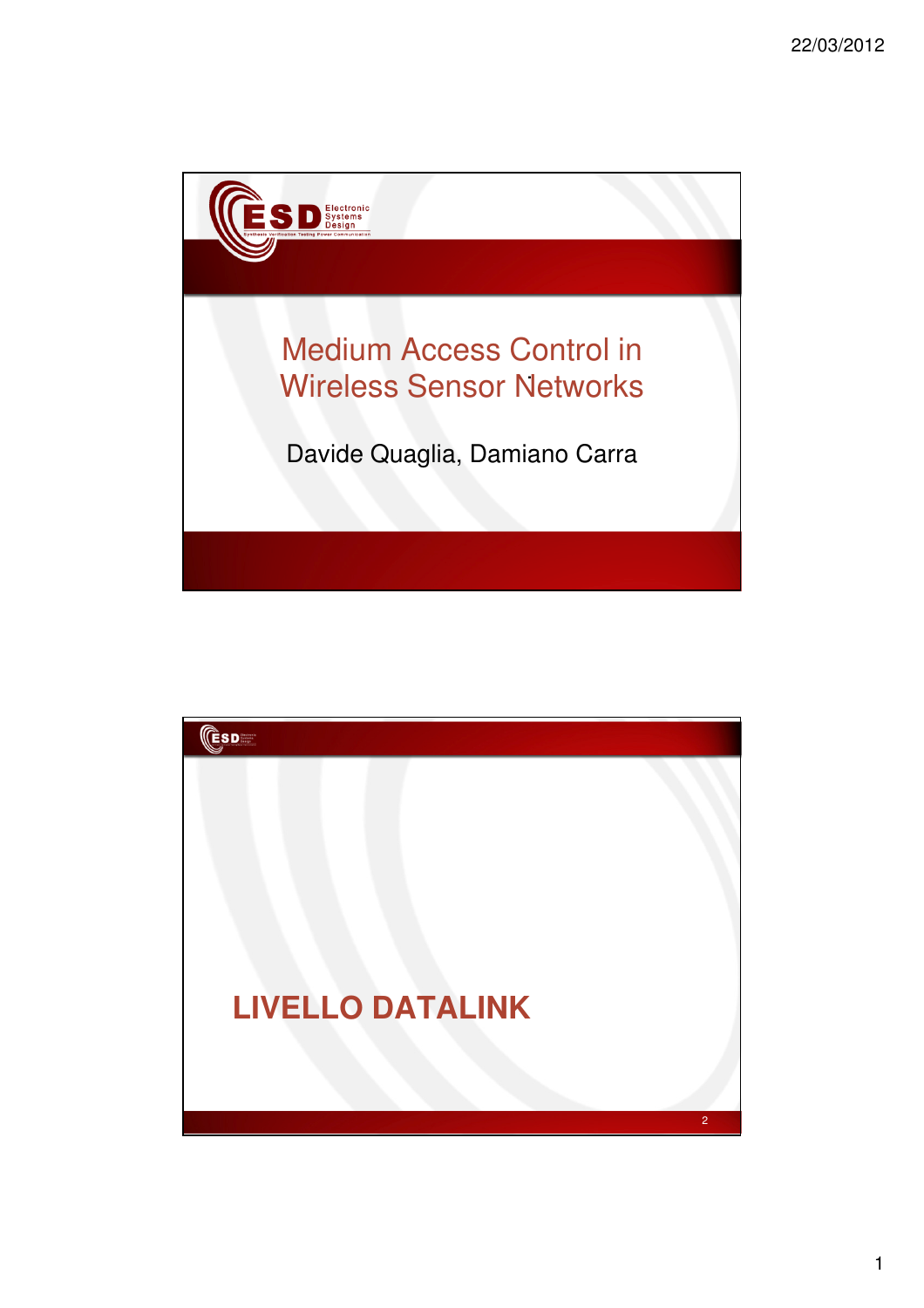

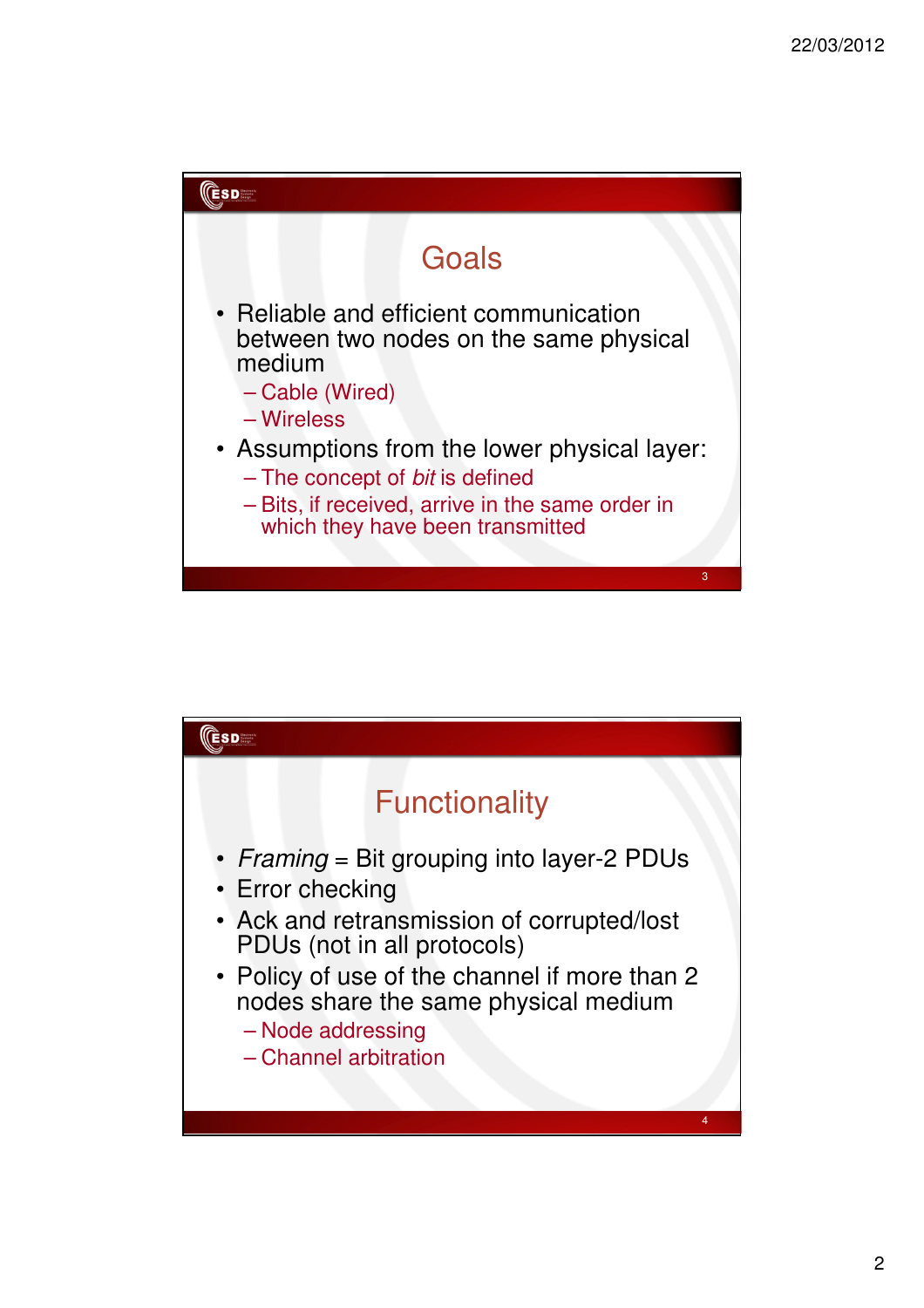



3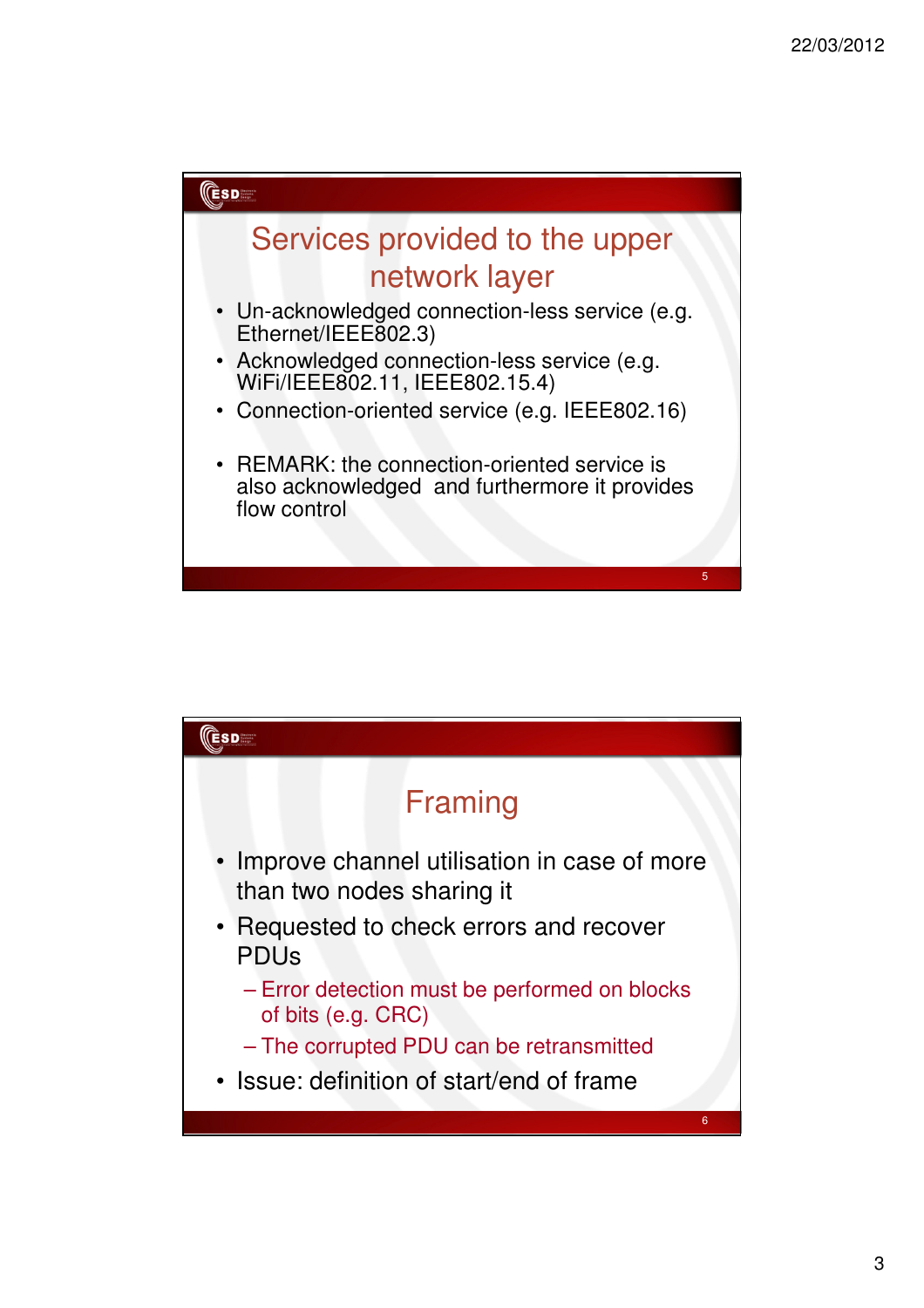

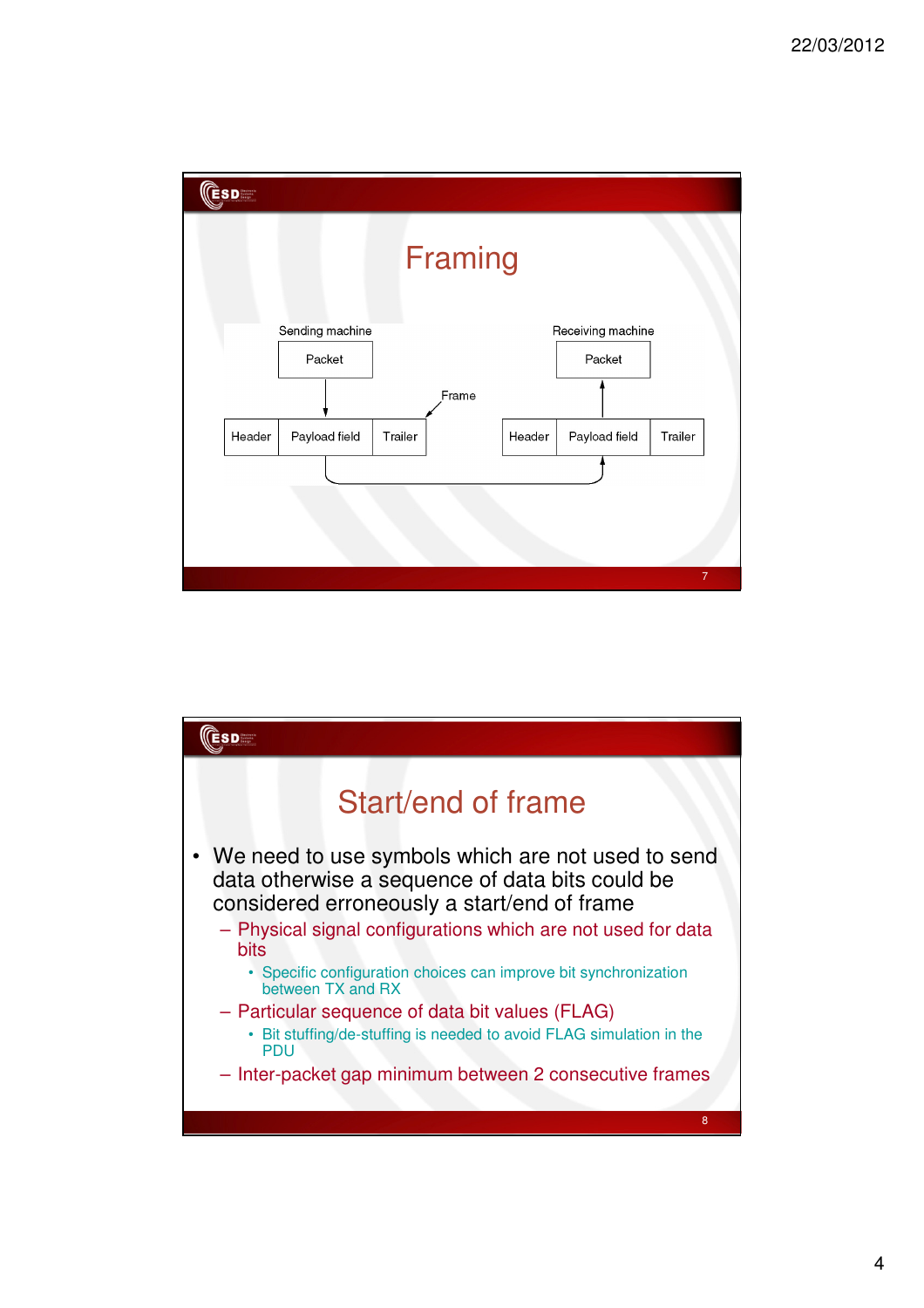

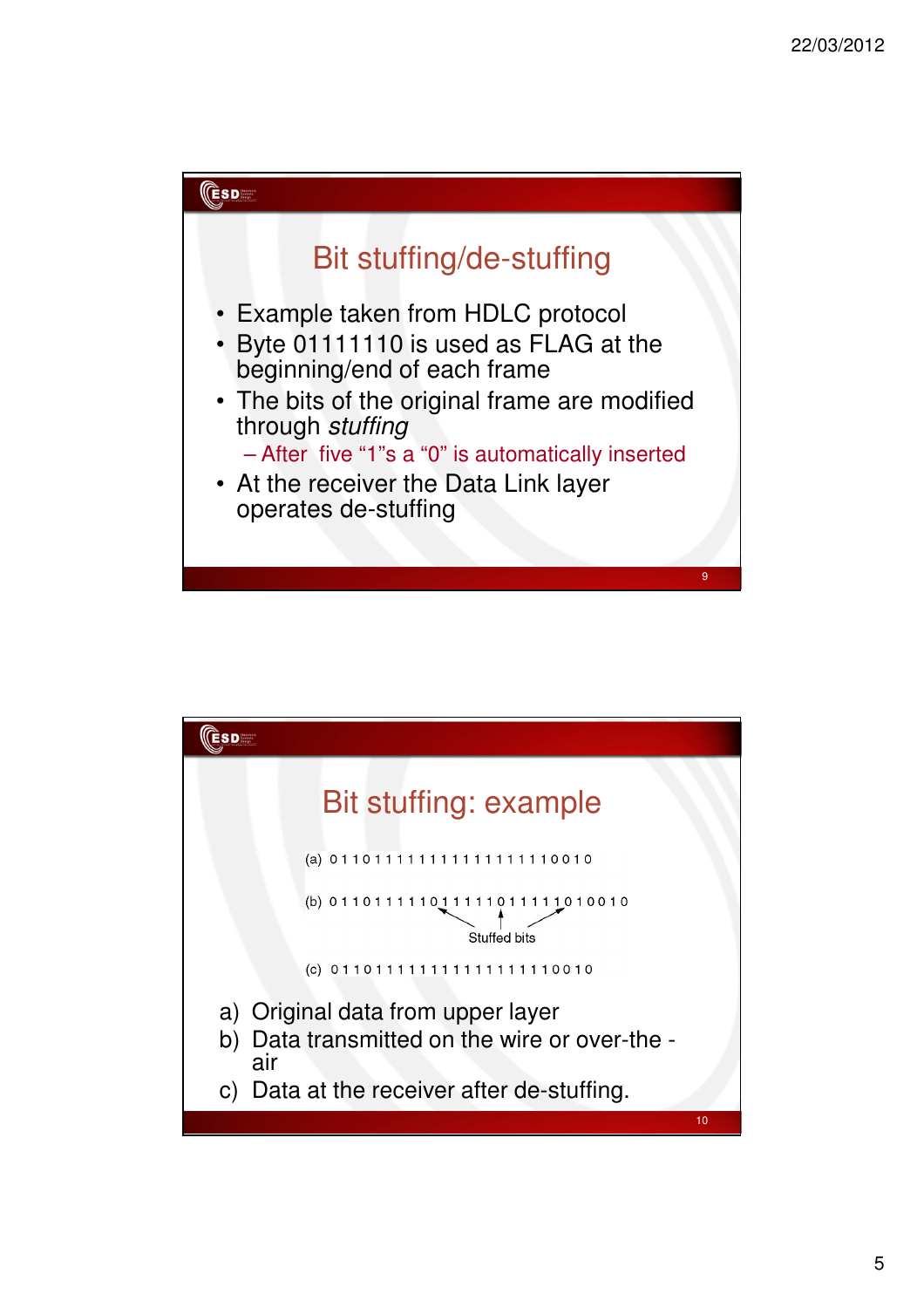| <b>ESD</b>                                                                                                                                                                                                                                                                                                                                                                                                                                                             |
|------------------------------------------------------------------------------------------------------------------------------------------------------------------------------------------------------------------------------------------------------------------------------------------------------------------------------------------------------------------------------------------------------------------------------------------------------------------------|
| <b>Error detection</b><br>• Some bits may have incorrect values at the RX<br>- Interference, low-level signal<br>- Often errors are not isolated but group into burst<br>• Hamming distance<br>• Redundant information must be added to the message to<br>check errors<br>- m bits of the original message<br>- r bits of the code for error detection<br>$-$ n=m+r bits transmitted on the channel<br>$-$ Code rate = m/n<br>• Examples<br>- Parity Bit<br>- Checksum |
| - Circular Redundancy Check (CRC)<br>11                                                                                                                                                                                                                                                                                                                                                                                                                                |

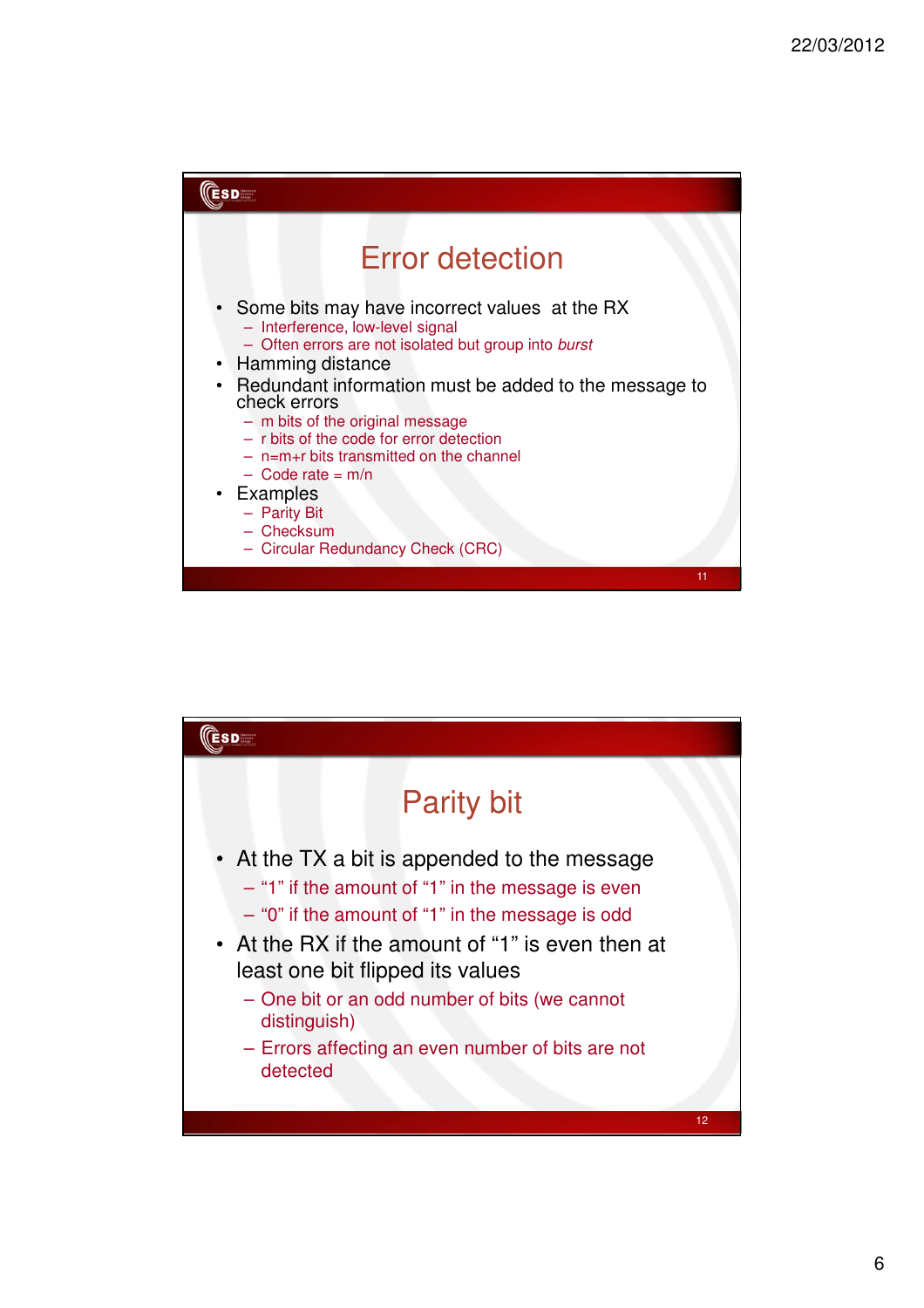

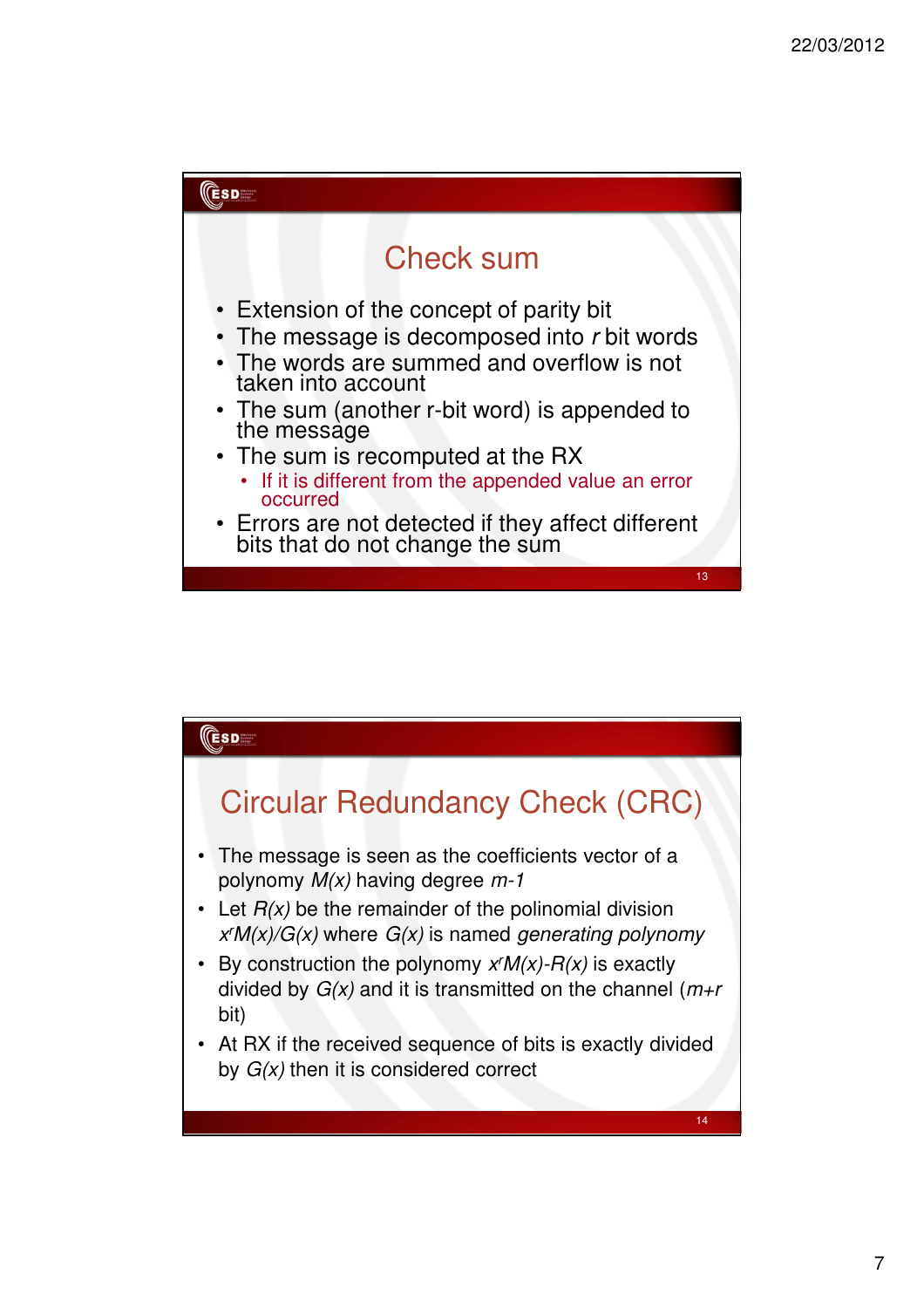

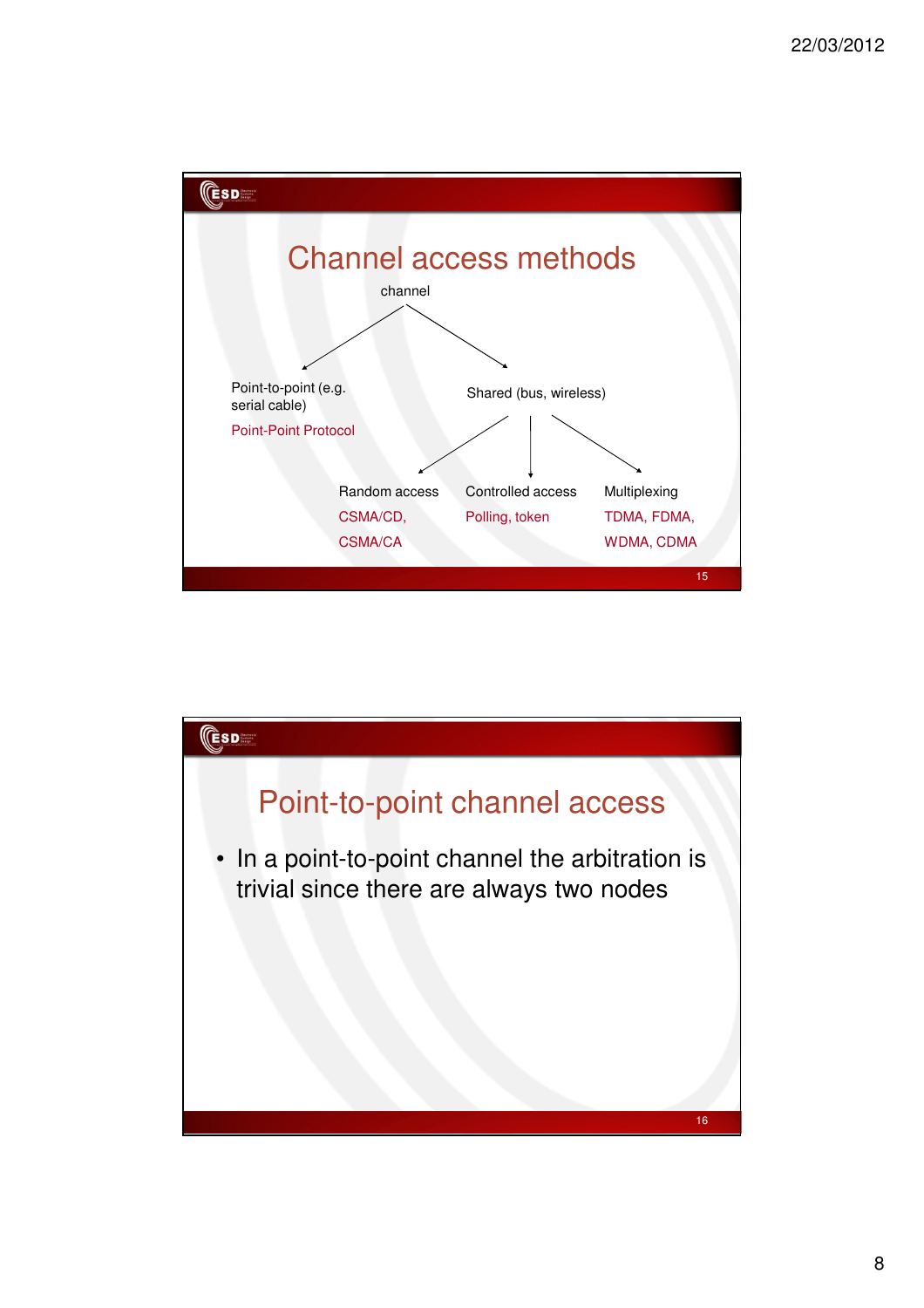



9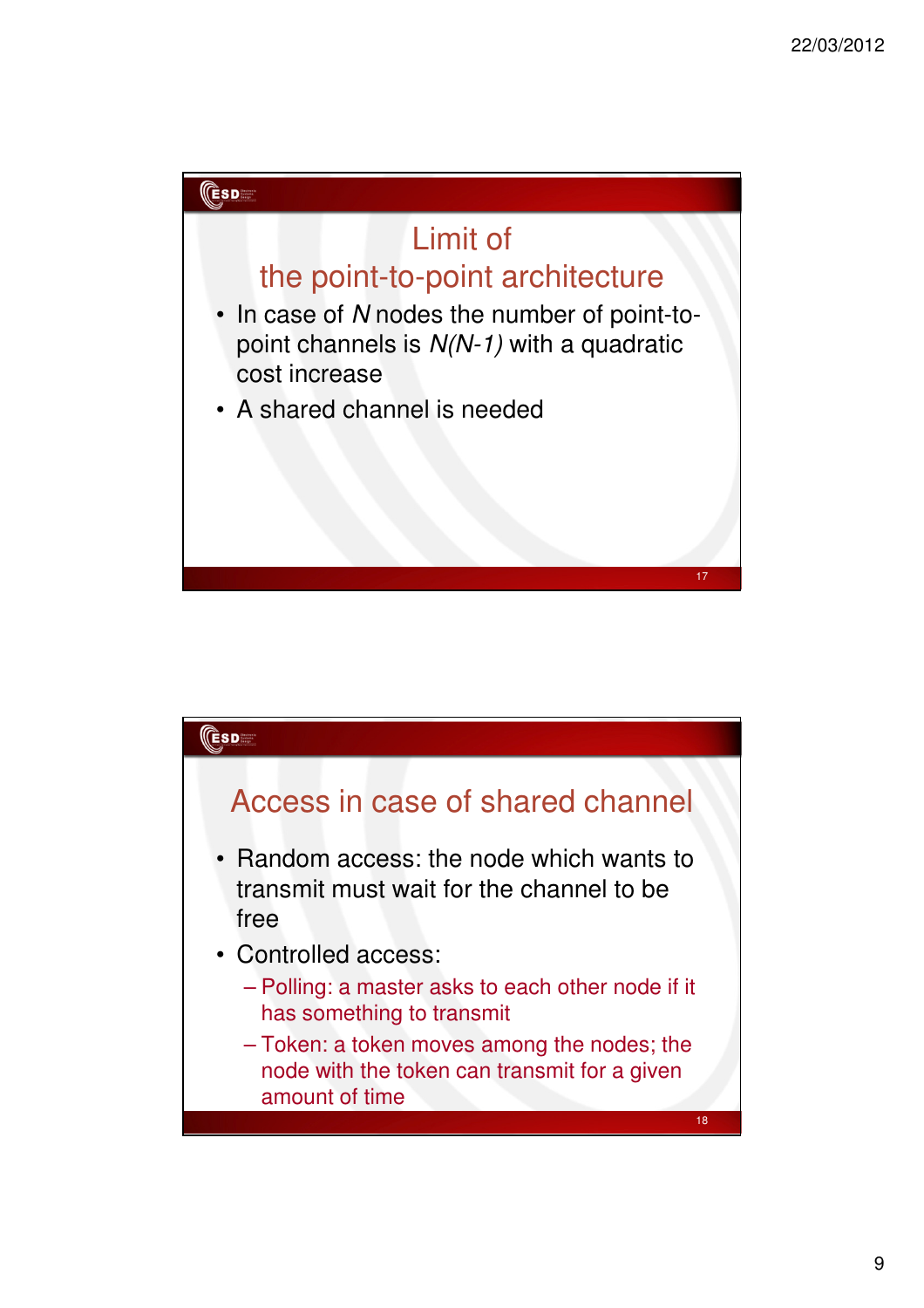

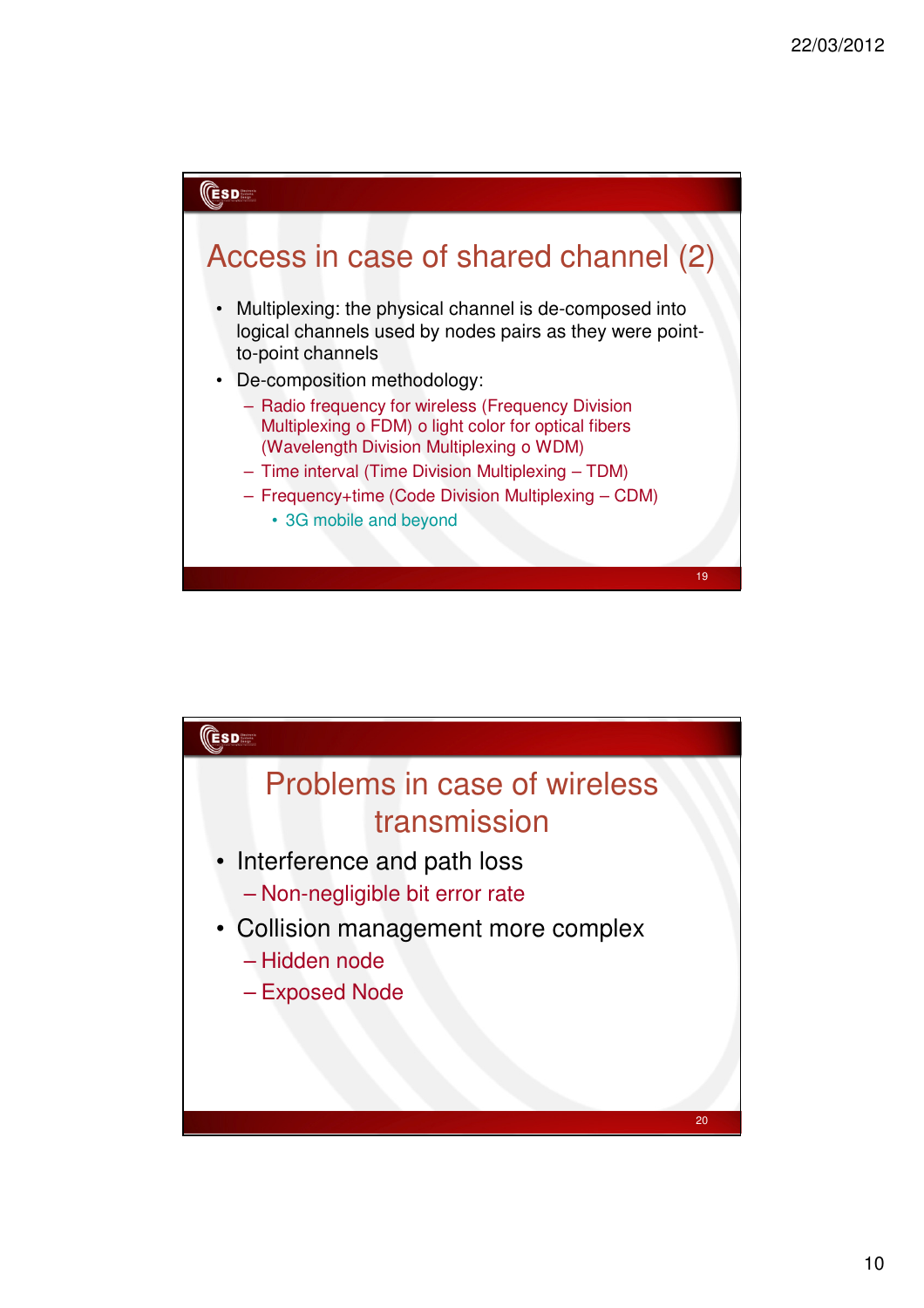

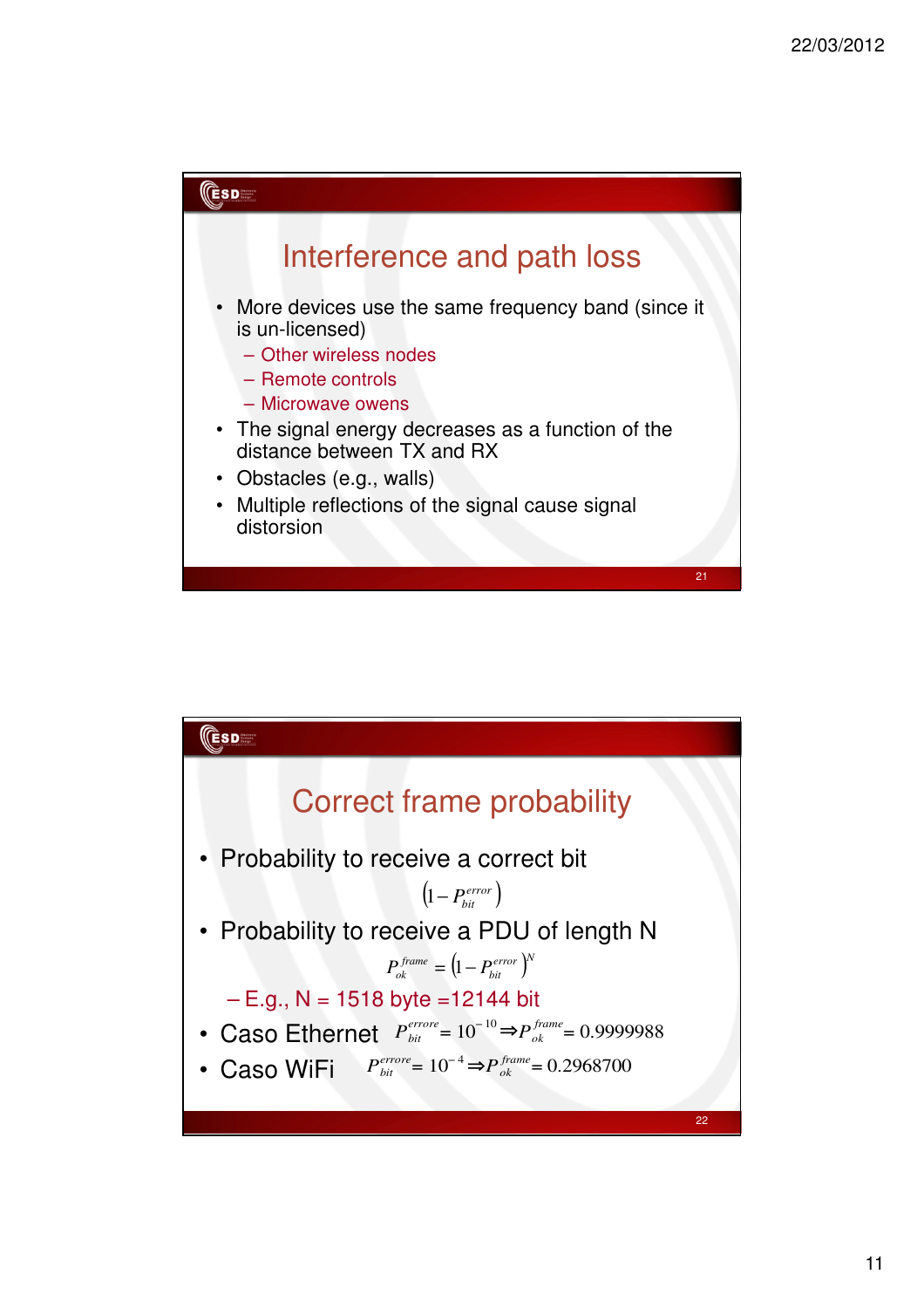

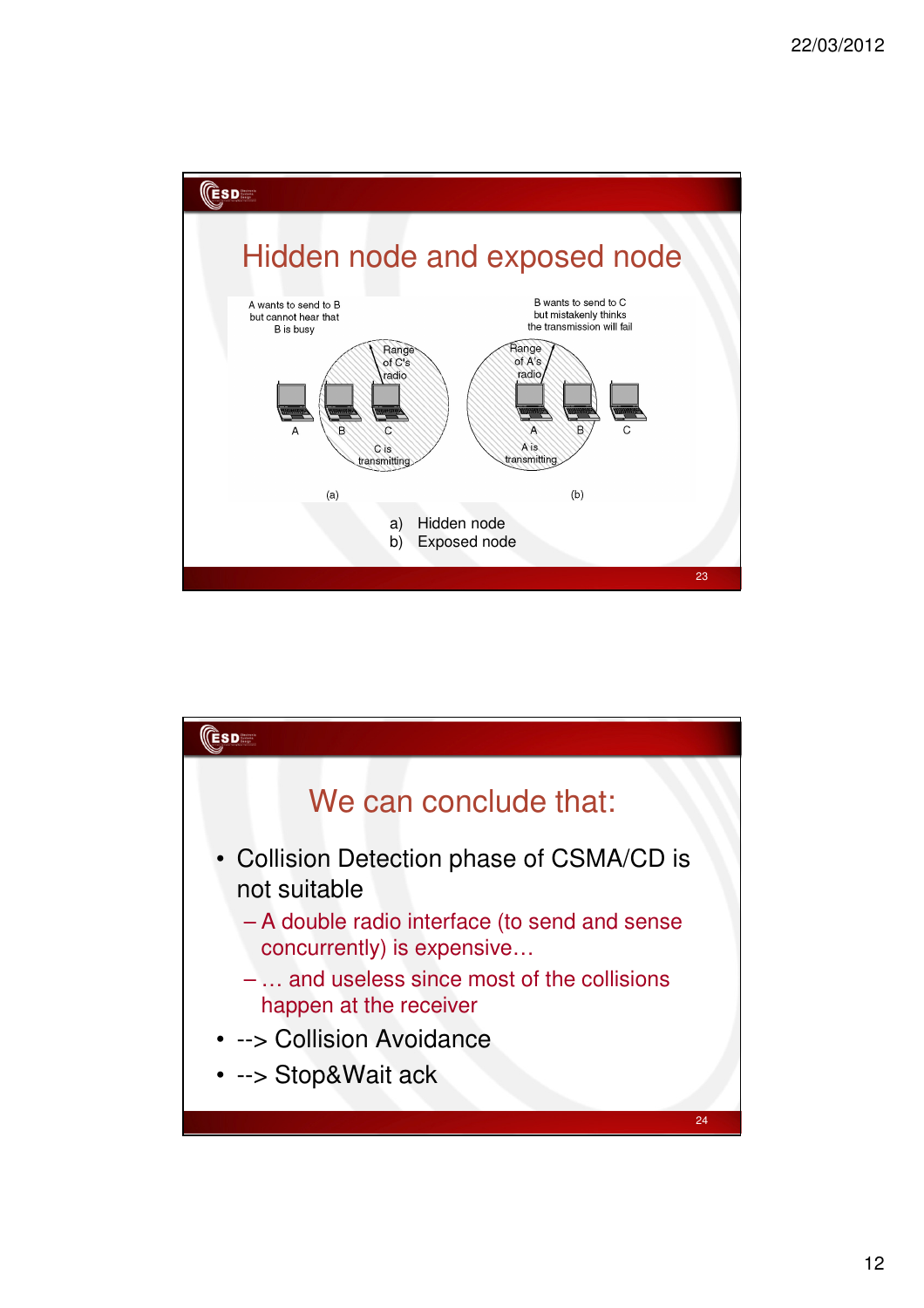

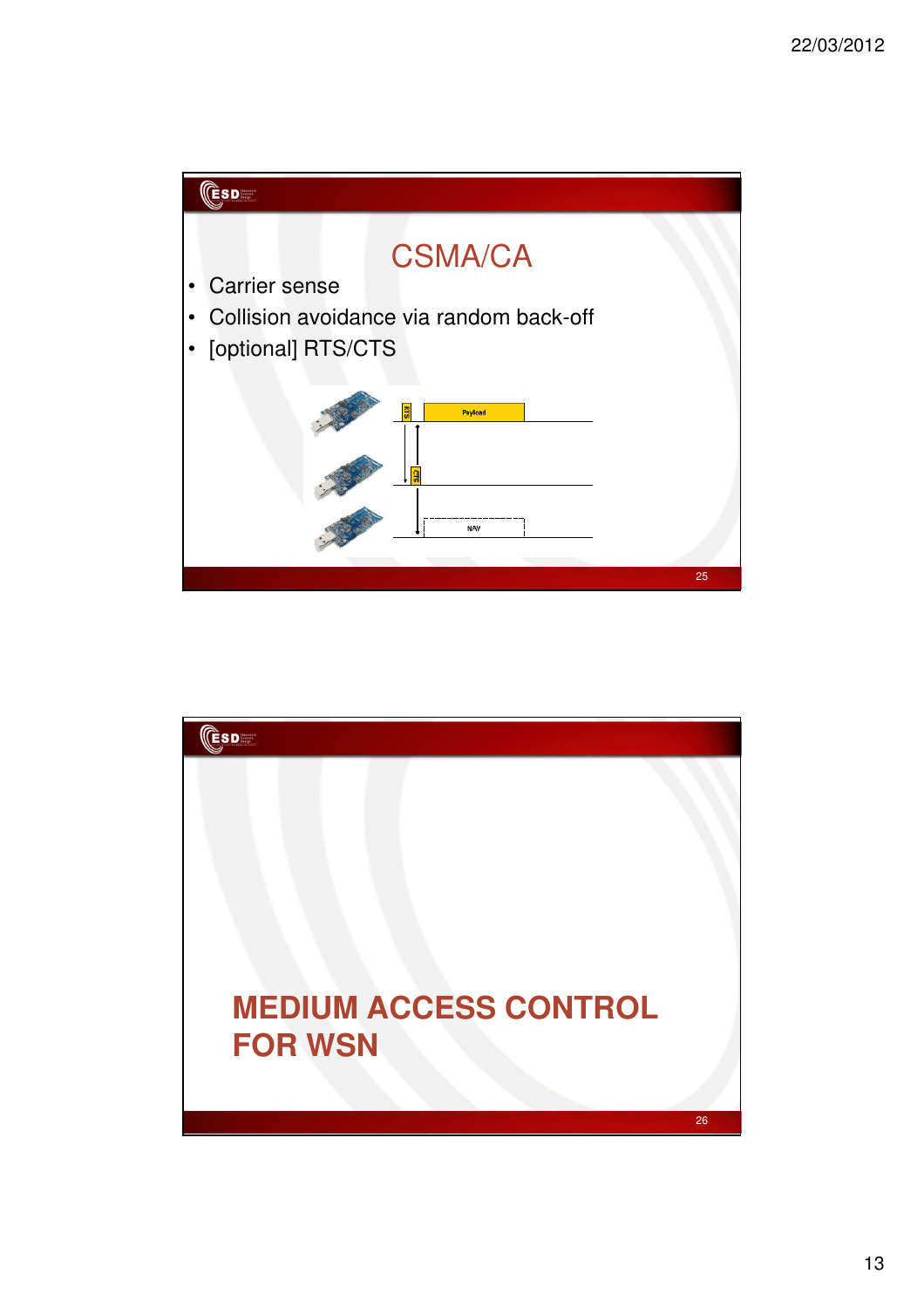

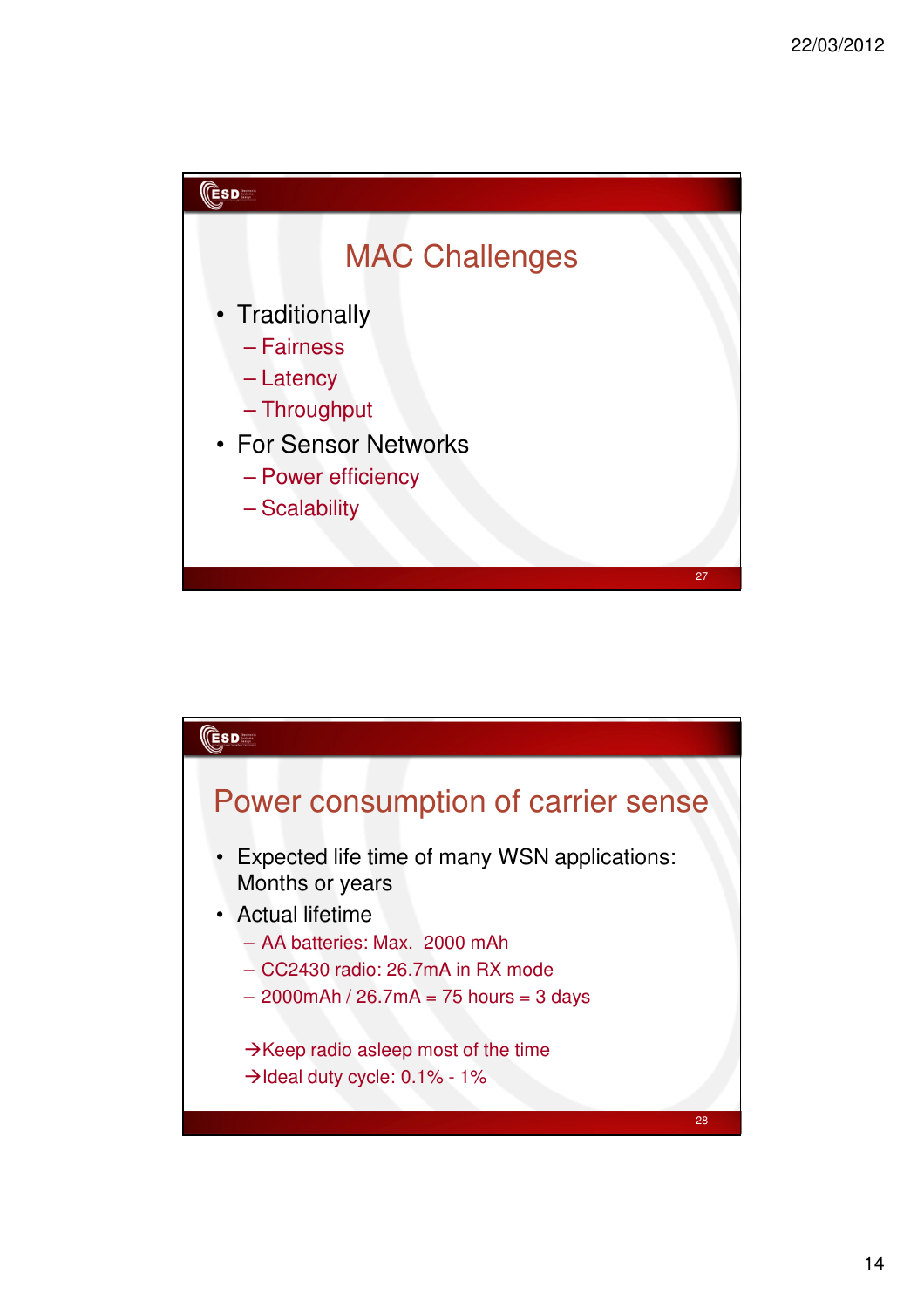

|                              |                           |    | Power modes in TI CC2430                                                                                                         |
|------------------------------|---------------------------|----|----------------------------------------------------------------------------------------------------------------------------------|
| MCU Active Mode, 16 MHz      | 4.3                       | mA | Digital regulator on, High frequency (16 MHz) RCOSC<br>running.<br>No radio, crystals, or peripherals active.                    |
| MCU Active Mode, 32 MHz      | 9.5                       | mA | MCU running at full speed (32MHz), 32MHz XOSC<br>running. No radio or peripherals active.                                        |
| MCU Active and RX Mode       | 26.7                      | mA | MCU running at full speed (32MHz), 32MHz XOSC<br>running, radio in RX mode, -50 dBm input power. No<br>peripherals active.       |
| MCU Active and TX Mode, 0dBm | 28.1                      | mA | MCU running at full speed (32MHz), 32MHz XOSC<br>running, radio in TX mode, 0dBm output power. No<br>peripherals active.         |
| Power mode 1                 | 190                       | цA | Digital regulator on, High frequency RCOSC and crystal<br>oscillator off. 32.768 kHz XOSC, POR and ST active.<br>RAM retention.  |
| Power mode 2                 | <del>imelout</del><br>0.5 | цA | Digital regulator off, High frequency RCOSC and crystal<br>oscillator off. 32.768 kHz XOSC, POR and ST active.<br>RAM retention. |
| Power mode 3                 | 0.3                       | цA | No clocks. RAM retention. POR active.                                                                                            |
|                              | Interrupt                 |    |                                                                                                                                  |
|                              |                           |    | 30                                                                                                                               |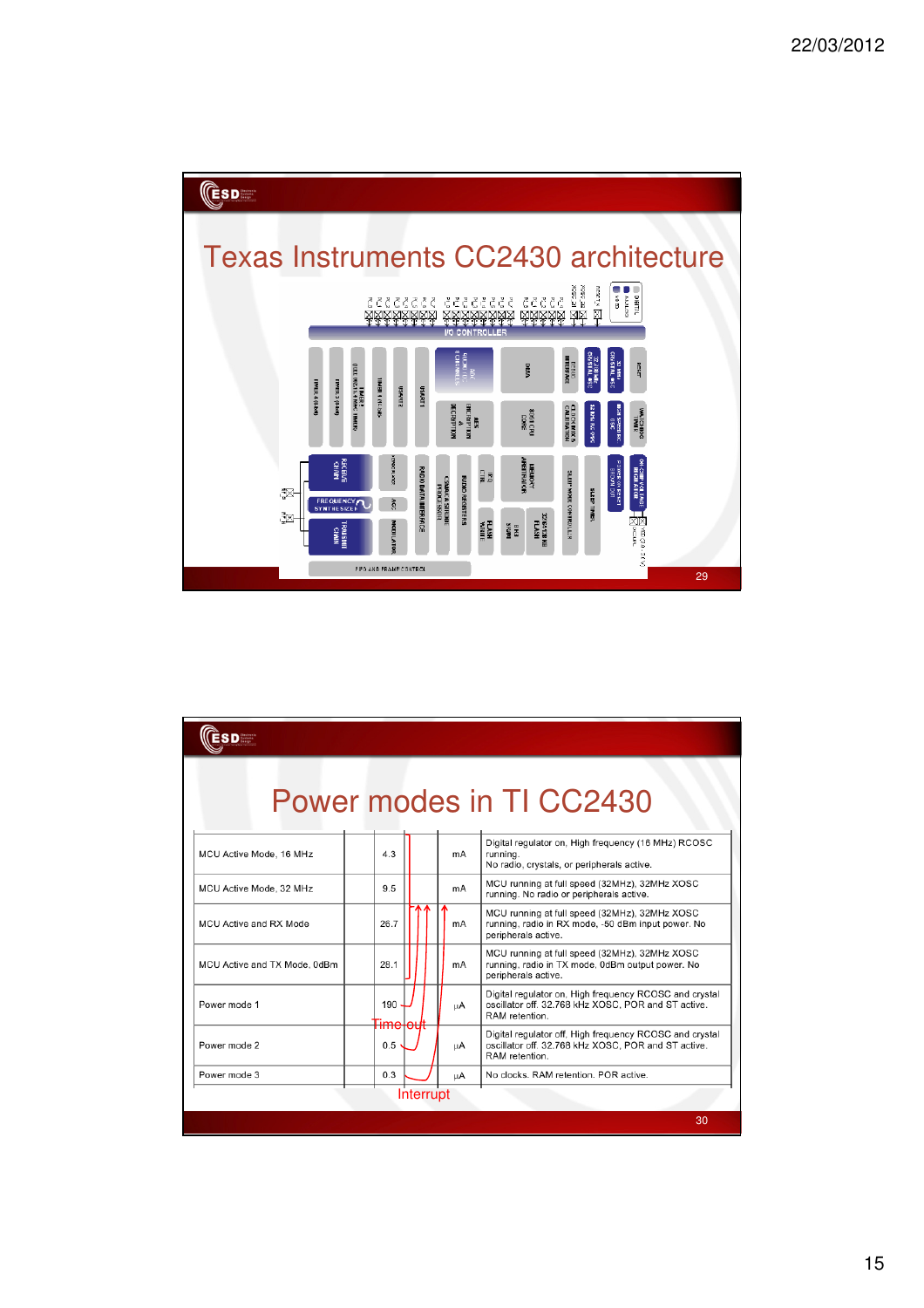| <b>SD System</b>             |      |    |                                                                                                                                  |
|------------------------------|------|----|----------------------------------------------------------------------------------------------------------------------------------|
|                              |      |    | Power modes in TI CC2430                                                                                                         |
| MCU Active Mode, 16 MHz      | 4.3  | mA | Digital regulator on, High frequency (16 MHz) RCOSC<br>running.<br>No radio, crystals, or peripherals active.                    |
| MCU Active Mode, 32 MHz      | 9.5  | mA | MCU running at full speed (32MHz), 32MHz XOSC<br>running. No radio or peripherals active.                                        |
| MCU Active and RX Mode       | 26.7 | mA | MCU running at full speed (32MHz), 32MHz XOSC<br>running, radio in RX mode, -50 dBm input power. No<br>peripherals active.       |
| MCU Active and TX Mode, 0dBm | 28.1 | mA | MCU running at full speed (32MHz), 32MHz XOSC<br>running, radio in TX mode, 0dBm output power. No<br>peripherals active.         |
| Power mode 1                 | 190  | uА | Digital regulator on, High frequency RCOSC and crystal<br>oscillator off. 32.768 kHz XOSC, POR and ST active.<br>RAM retention.  |
| Power mode 2                 | 0.5  | цA | Digital regulator off, High frequency RCOSC and crystal<br>oscillator off. 32.768 kHz XOSC, POR and ST active.<br>RAM retention. |
| Power mode 3                 | 0.3  | цA | No clocks. RAM retention. POR active.                                                                                            |
|                              |      |    |                                                                                                                                  |
|                              |      |    | 31                                                                                                                               |

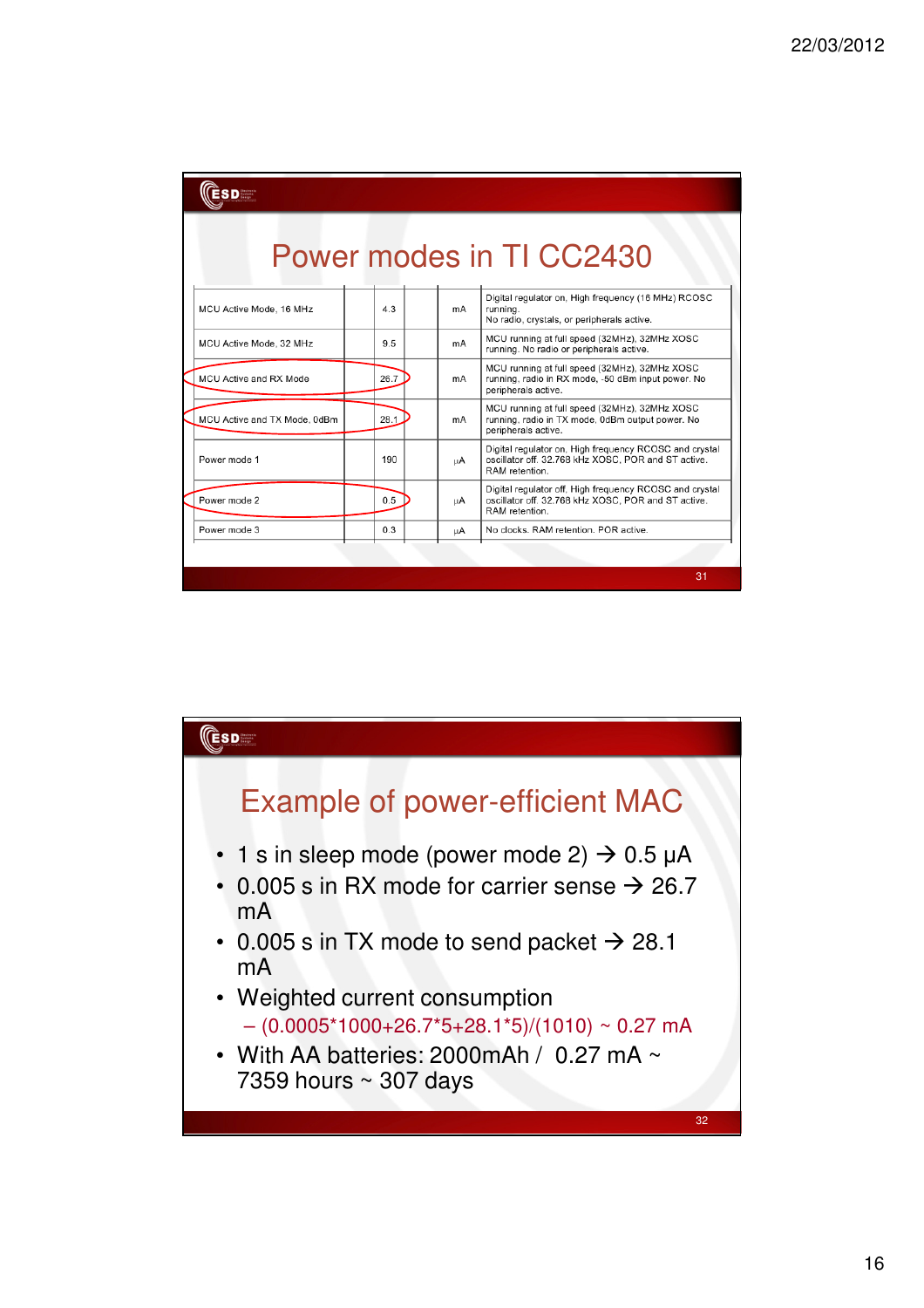

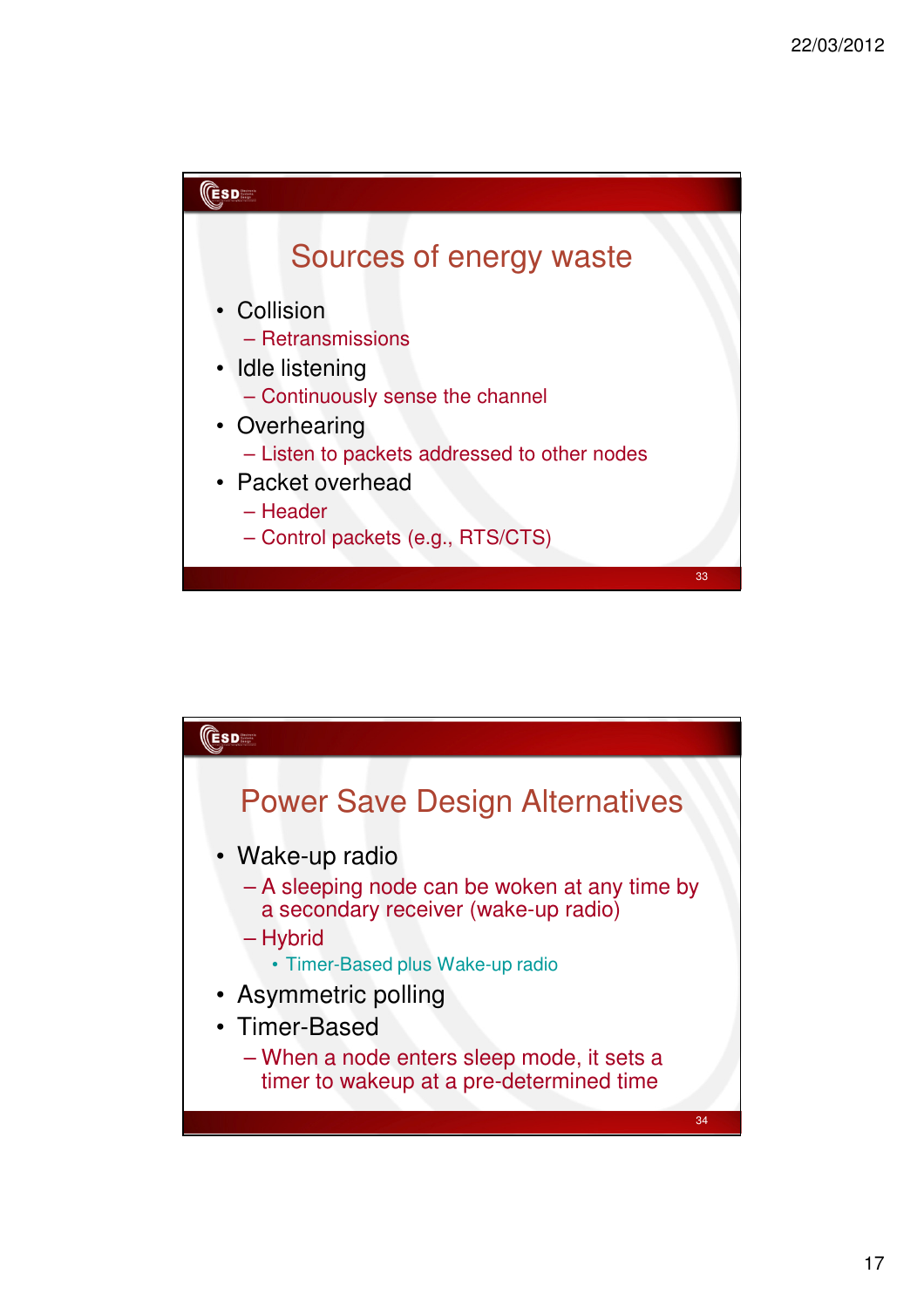

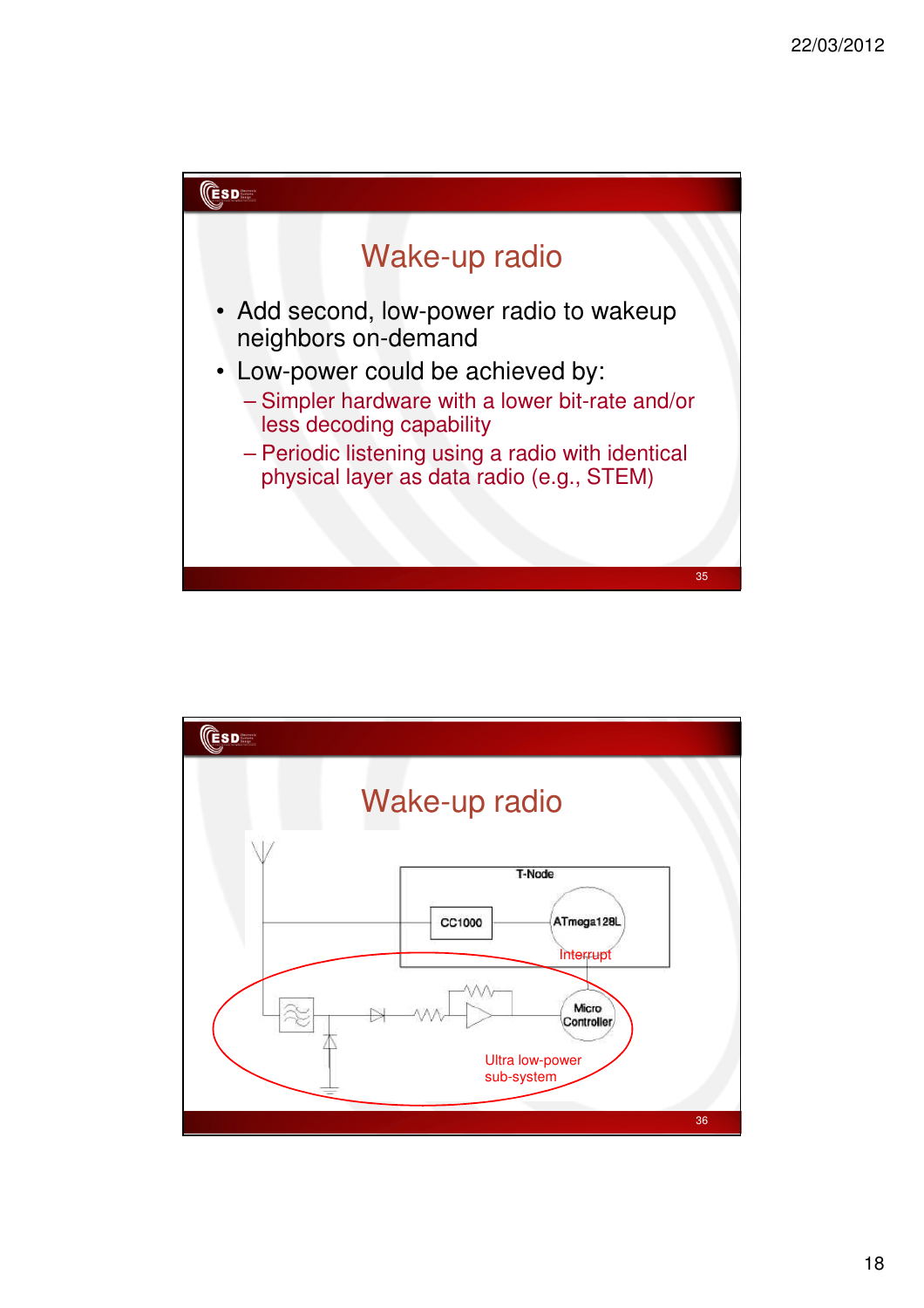

| $S \mathbf{D}^{\text{factors}}_{\text{bary}}$                                                                                                            |
|----------------------------------------------------------------------------------------------------------------------------------------------------------|
| <b>Timer-based MAC</b>                                                                                                                                   |
| Scheduled contention (slotted access): Nodes periodically<br>wake up together, contend for channel, then go back to sleep<br>$-$ S-MAC                   |
| • Channel polling (random access): Nodes independently wake up to sample channel<br>- B-MAC, X-MAC                                                       |
| • TDMA (Time Division Multiple Access): Nodes maintain a<br>schedule that dictates when to wake up and when they are<br>allowed to transmit<br>$-$ DRAND |
| Hybrid: SCP, Z-MAC, 802.15.4 (contention access period + contention free period)<br>$\bullet$                                                            |
| 38                                                                                                                                                       |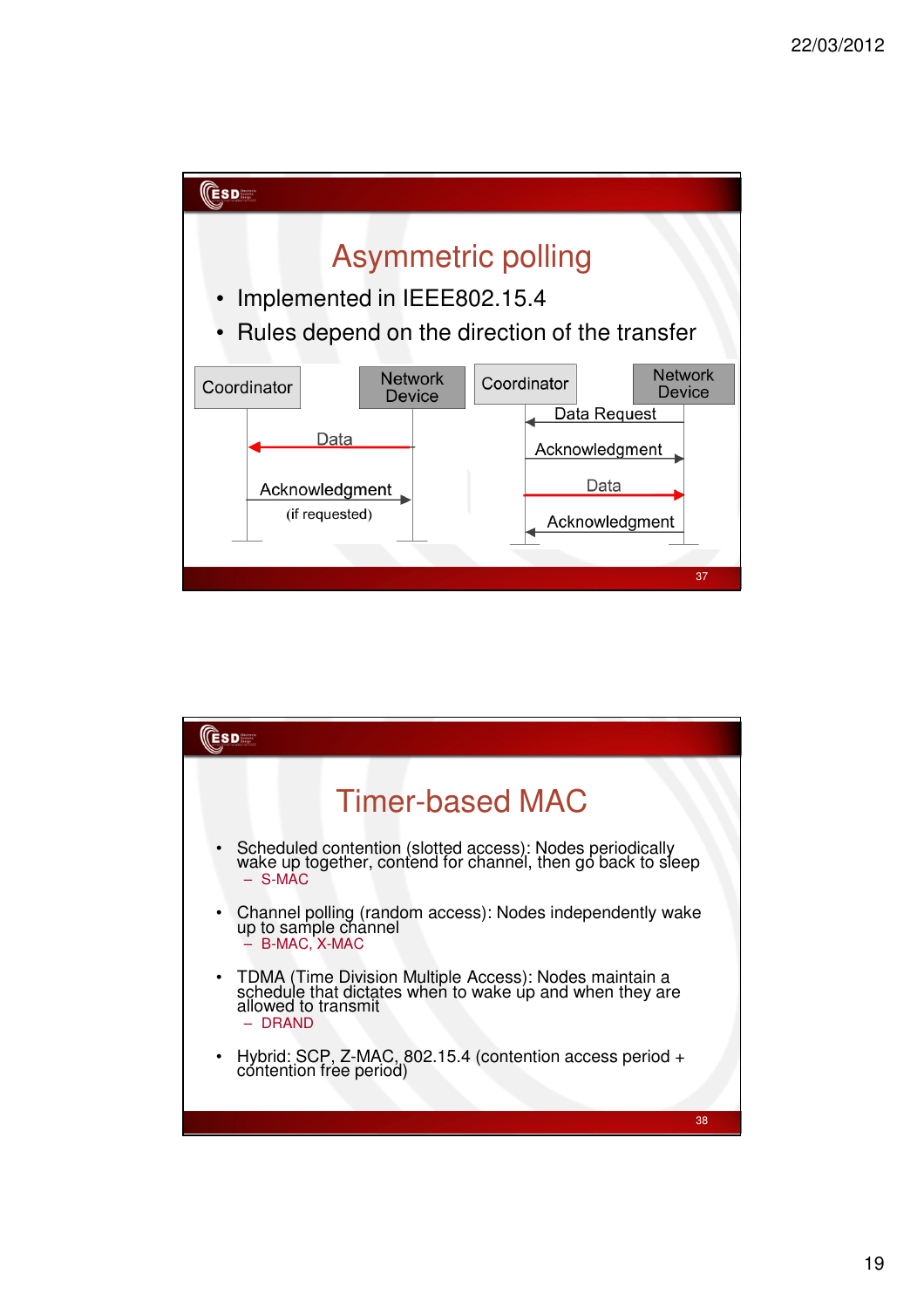

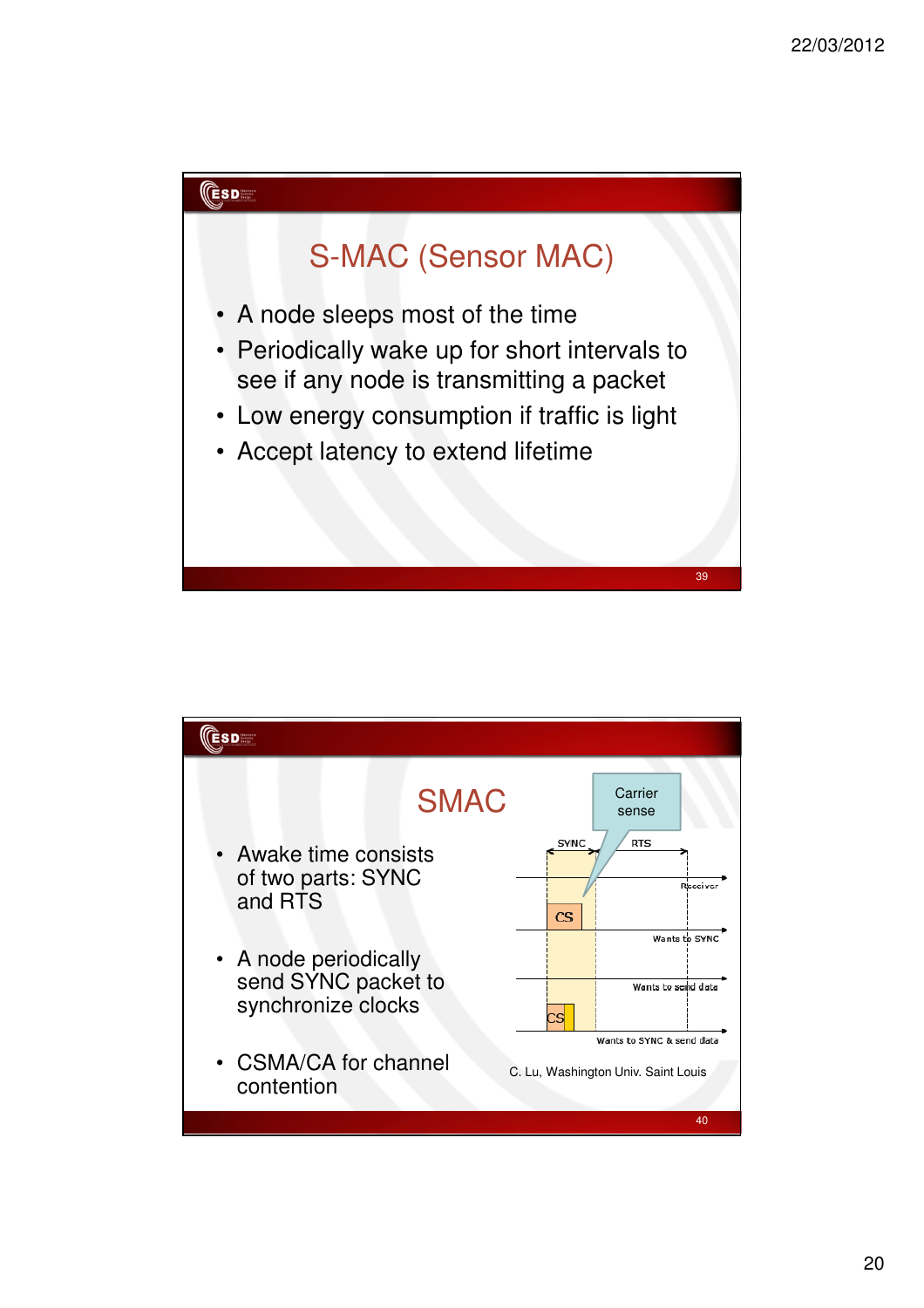

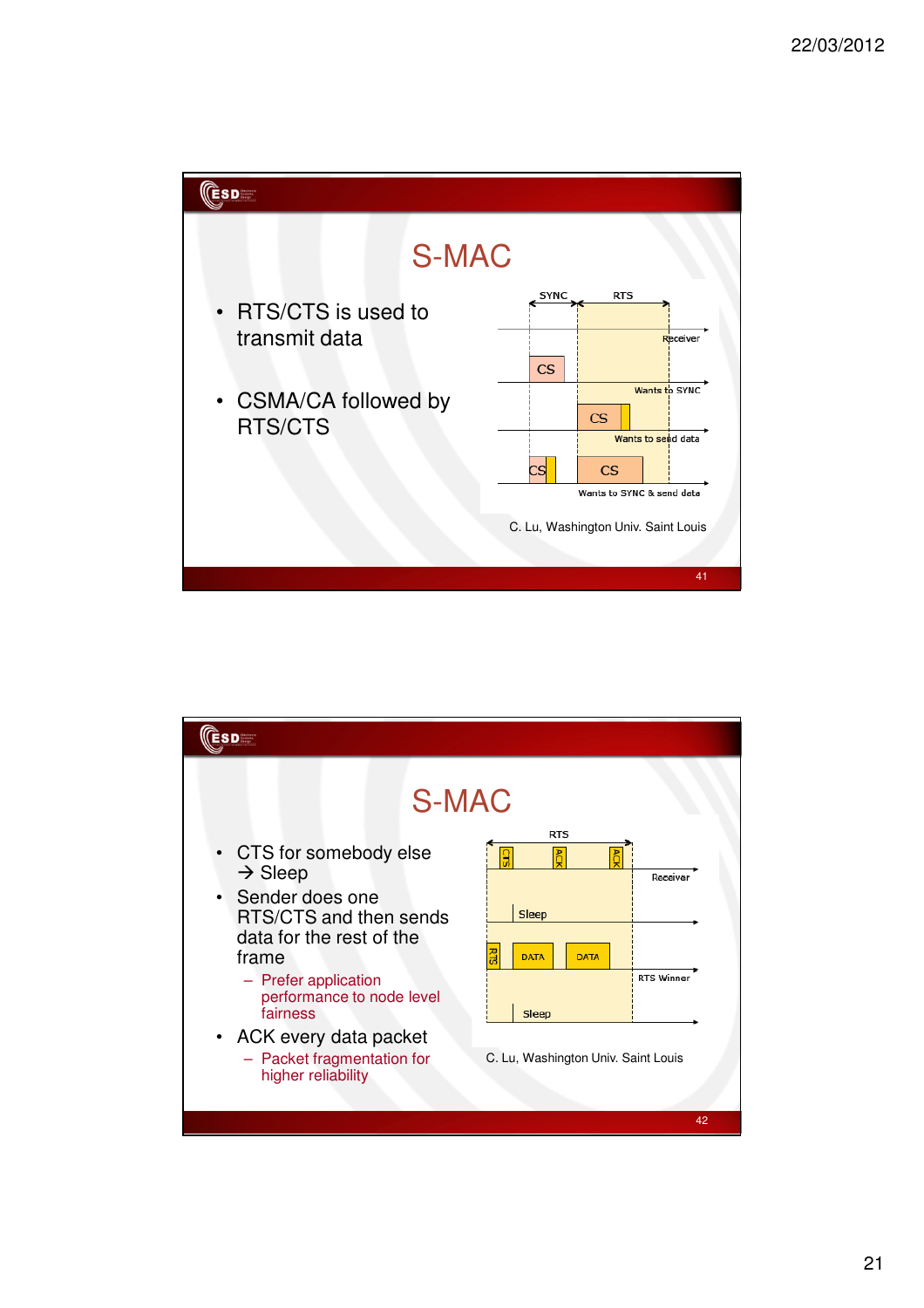

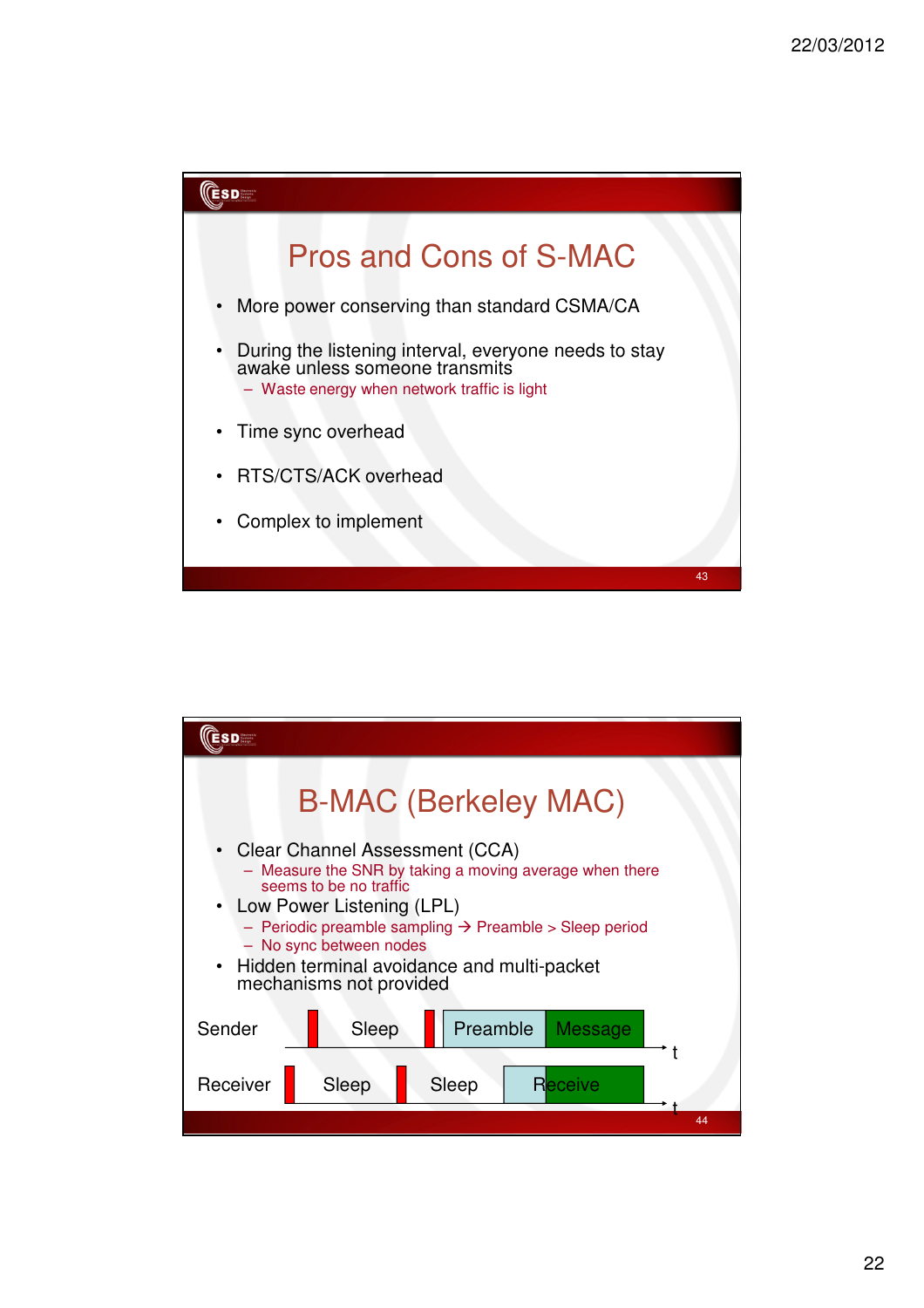

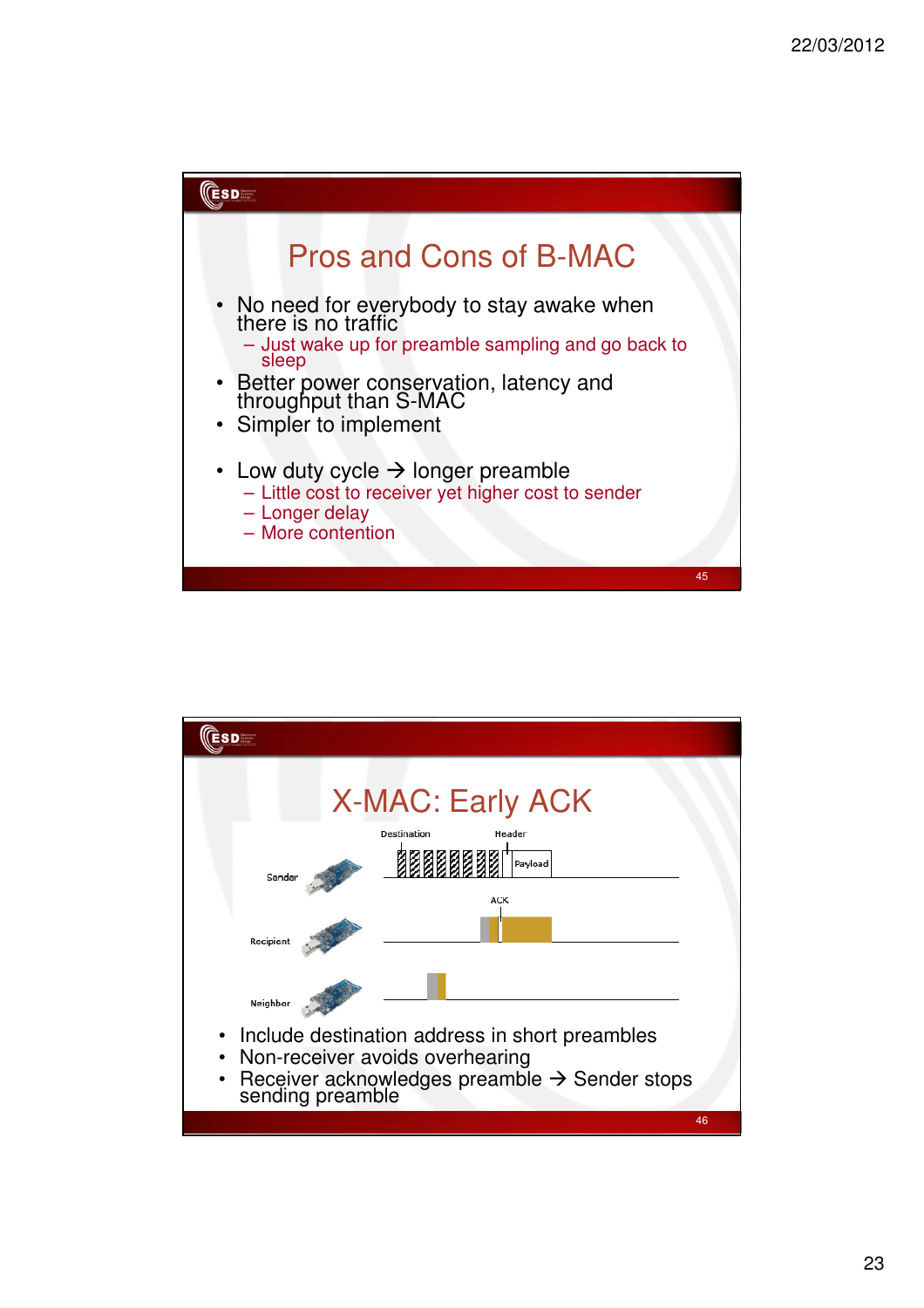

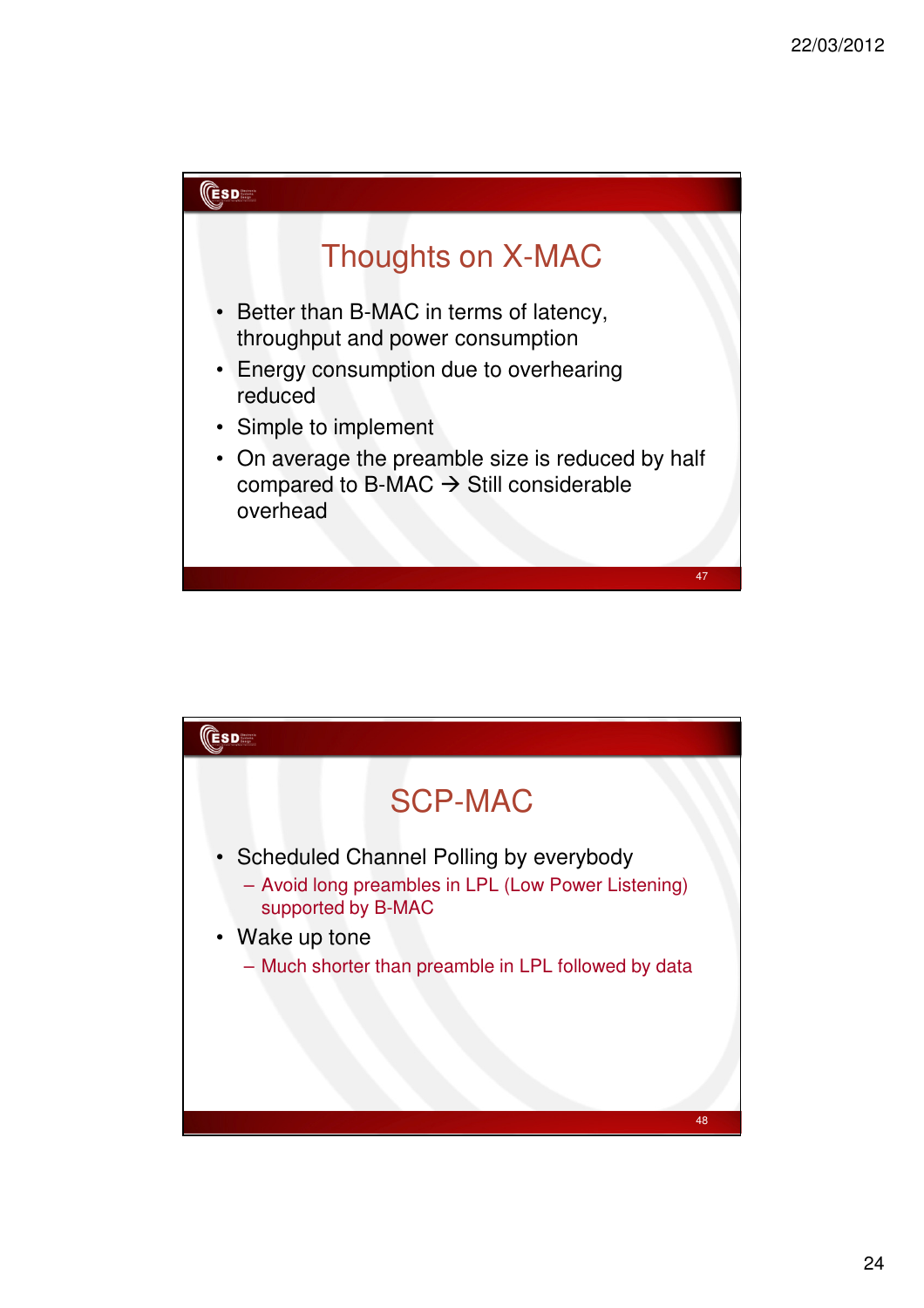

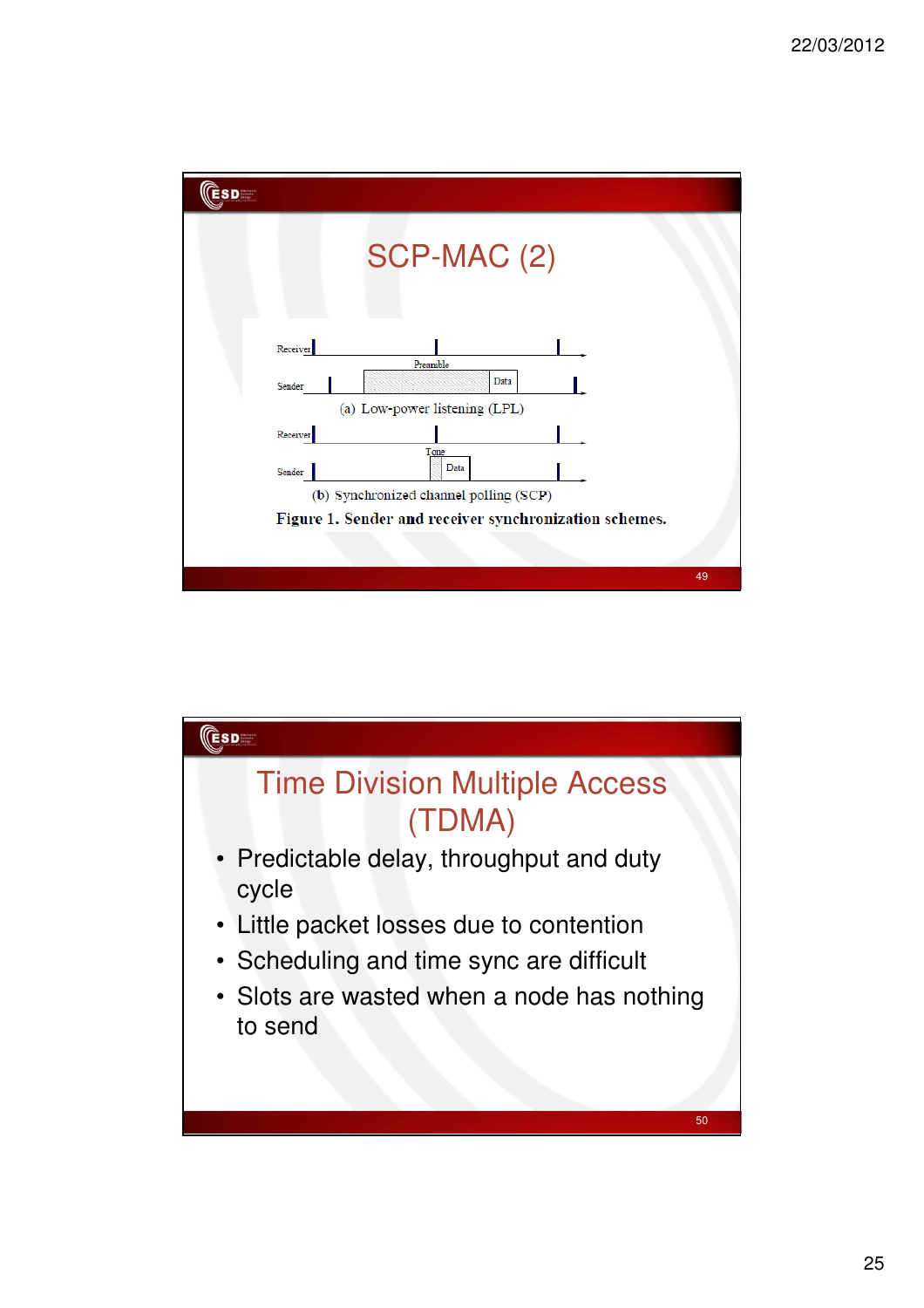